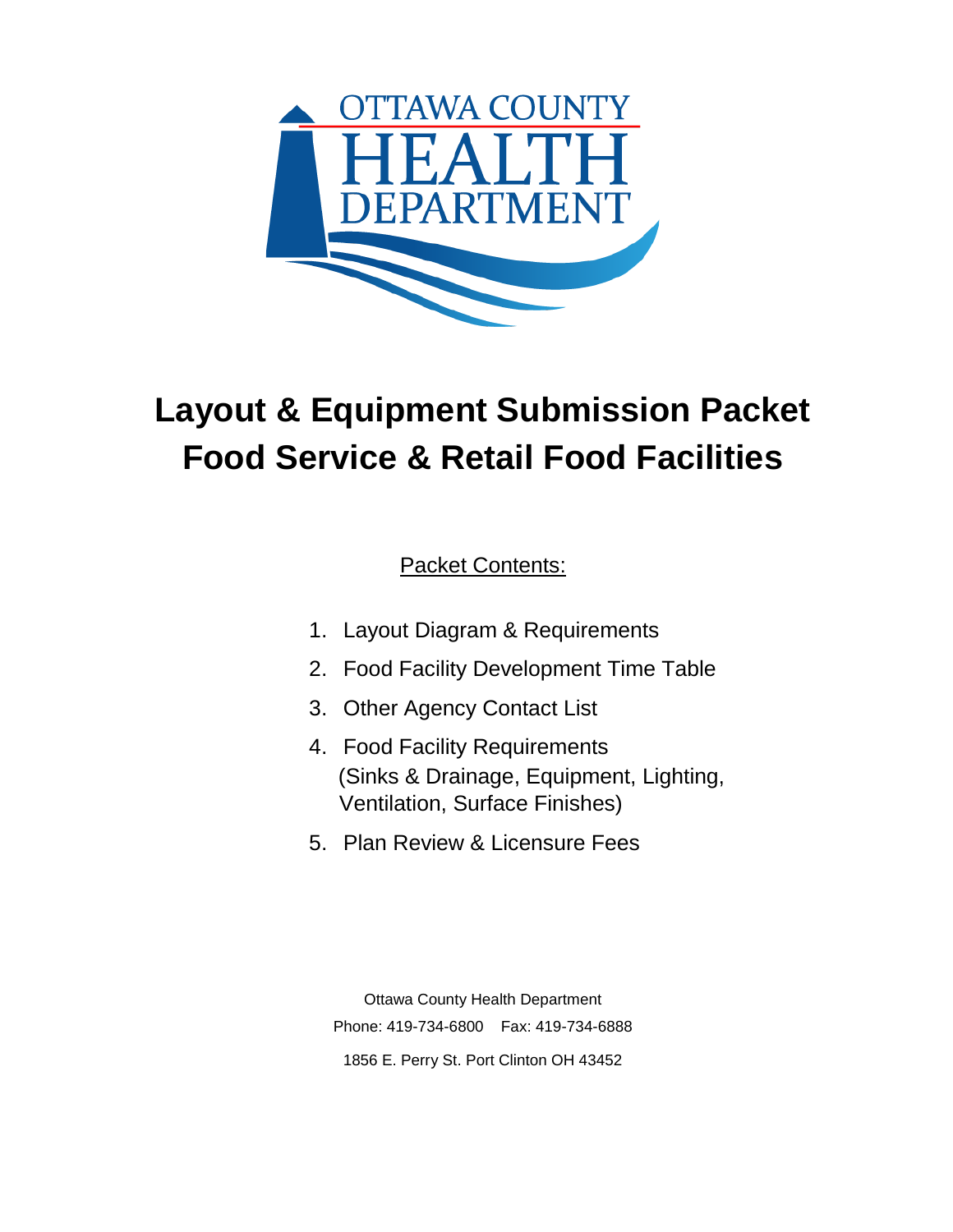## **Starting a New Food Service Operation OR Remodeling Your Food Service Operation**

The information contained within this booklet will aid you in the development of your new food service operation.

To begin the development process, the following steps must be followed:

**Step 1:** A layout of your facility and equipment list must be submitted to and approved by our department before any construction work may begin on the facility. Our department is allotted up to 30 days to review and either approve or disapprove the layout specifications, thus it is necessary to submit this information quickly. The completed plan review application and fee must be submitted at the same time you submit your layout packet.

**Step 2:** All structural, plumbing, and electrical plans, inspections, and approvals must be submitted to and obtained from the Ottawa County Building Department. If your facility falls *outside* municipal sewage and water connections; plans, permits, and approvals will need to be obtained from the Ohio EPA for the installation of proper sewage disposal and water systems. Information on contacts and phone numbers are provided in this book.

Please read the information contained in this booklet carefully. Most areas of layout specifications and other pertinent information and phone numbers are covered. However, if you have any questions, please contact our department and we will be happy to guide you through the development process.



Ottawa County Health Department Phone: 419-734-6800 Fax: 419-734-6888 1856 E. Perry St. Port Clinton OH 43452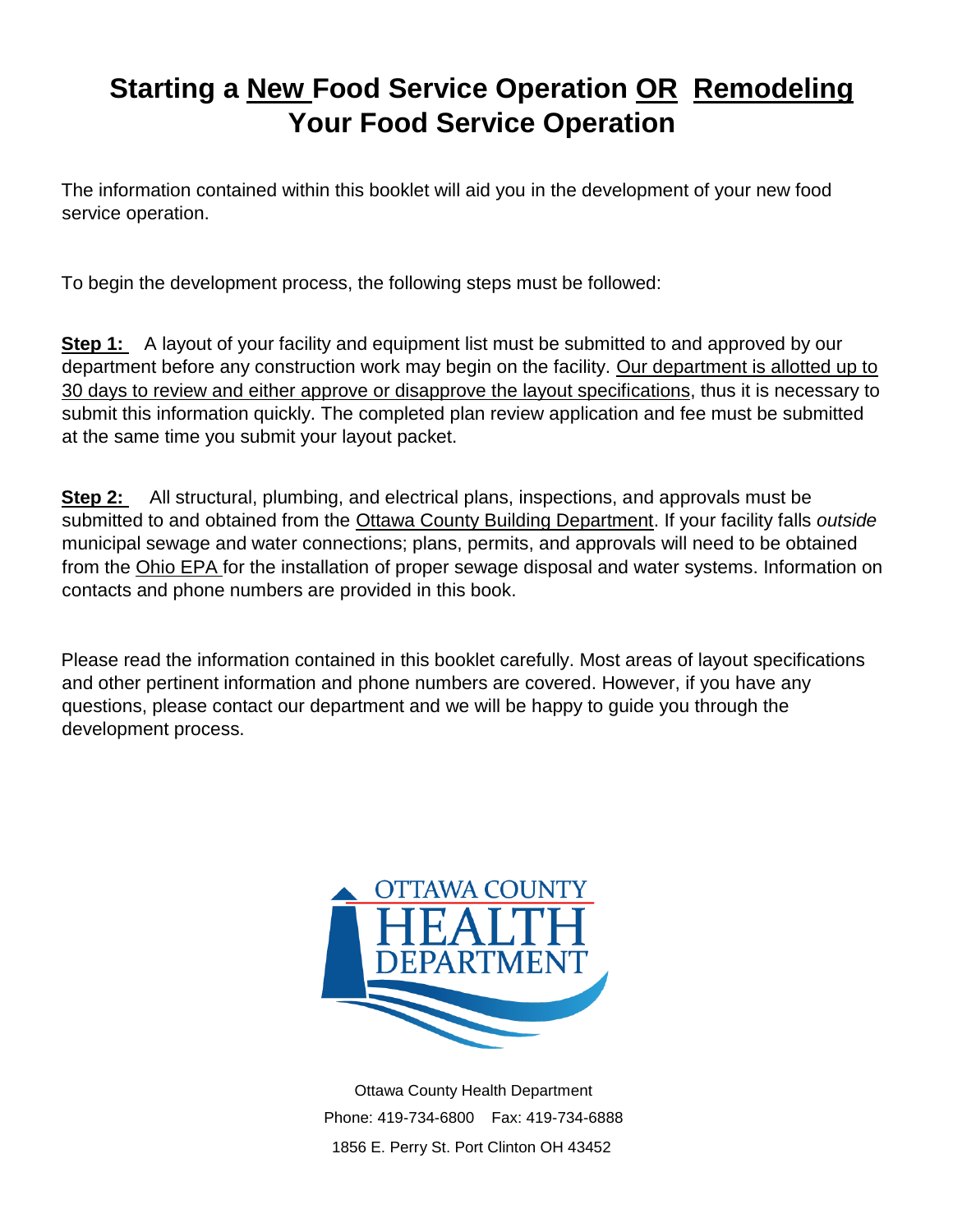### **Plan Submission Contents**

A proper set of plans must include the following:

- 1. Exact placement of all equipment within the facility (sinks, coolers, freezers, cooking equipment, etc.)
- 2. The finishes that will be installed on all floors, walls, and ceilings. Example: Floor= Quarry Tile, Walls= Laminate Panels, etc.
- 3. The number and exact locations of lighting fixtures.
- 4. A listing of all food service equipment with the make and model numbers.
- 5. Scale of the diagram
- 6. A complete list (menu) of all foods to be prepared and served.
- 7. Location of all windows and doors.
- 8. Location of all hood systems.
- 9. A plumbing layout of the entire facility.

#### **Example of a proper set of food facility plans:**

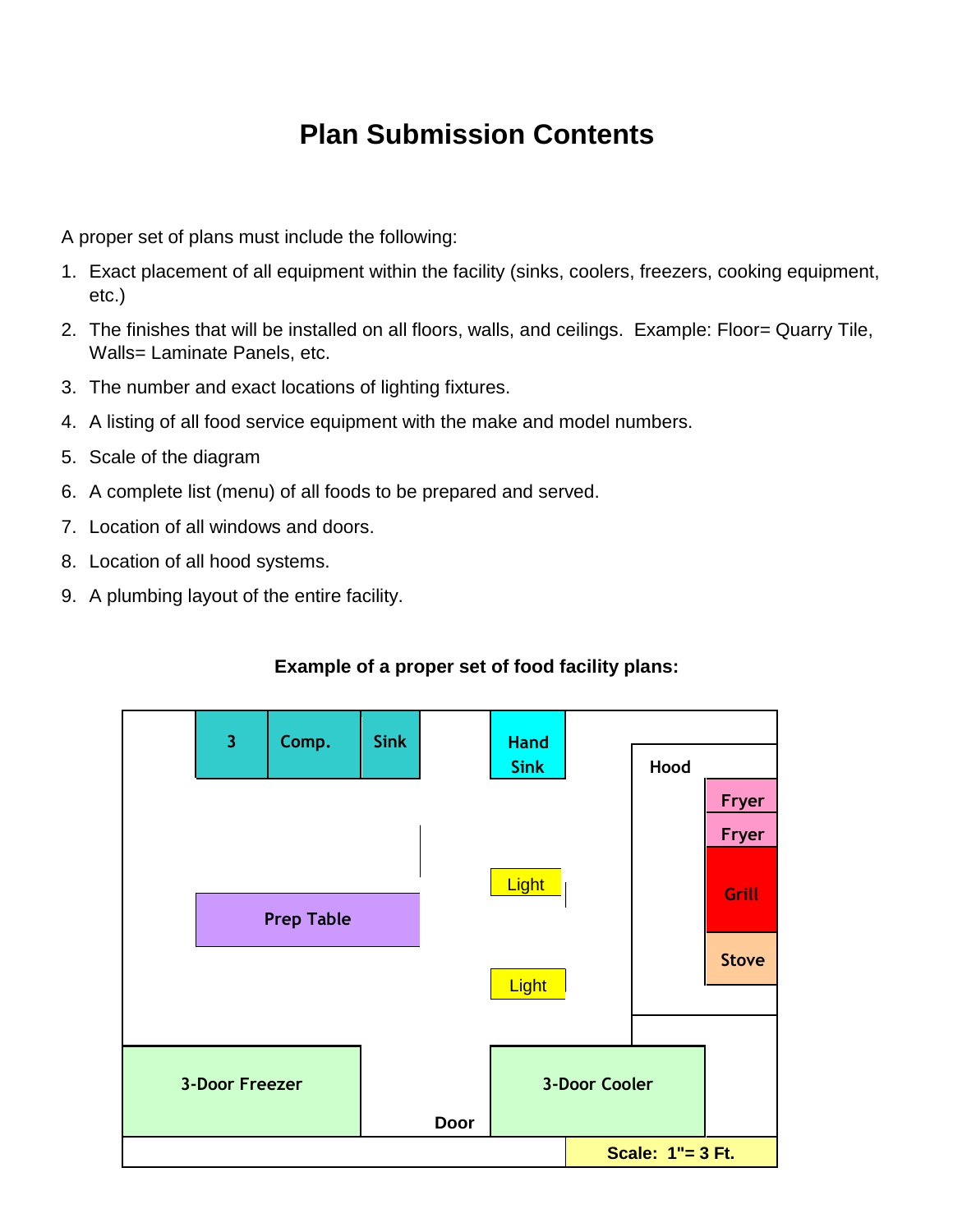### **Food Facility Development Time Table Inspection Agency Contact List**

#### **Plumbing:**

(419) 734-6767

Ottawa County Building Department Contact: Dave Driggs 315 Madison St. Room 104 Port Clinton OH 43452 (419) 734-6767 **Sewage Disposal:**  Ohio EPA Northwest District Office Contact: Justin Williams 347 N. Dunbridge Rd. PO Box 466 Bowling Green OH 43402 1-800-686-6930 **Structural & Engineering:** Ottawa County Building Department Contact: Tracy Buhrow 315 Madison St. Room 104 Port Clinton OH 43452 **Water Supply:** Ohio EPA Northwest District Office Contact: Justin Williams 347 N. Dunbridge Rd. PO Box 466 Bowling Green OH 43402 1-800-686-6930 **Fire:**  Port Clinton Fire Department Contact: Kent Johnson City Hall Offices 1868 E. Perry St. Port Clinton OH 43452 (Or your local Township Fire Chief)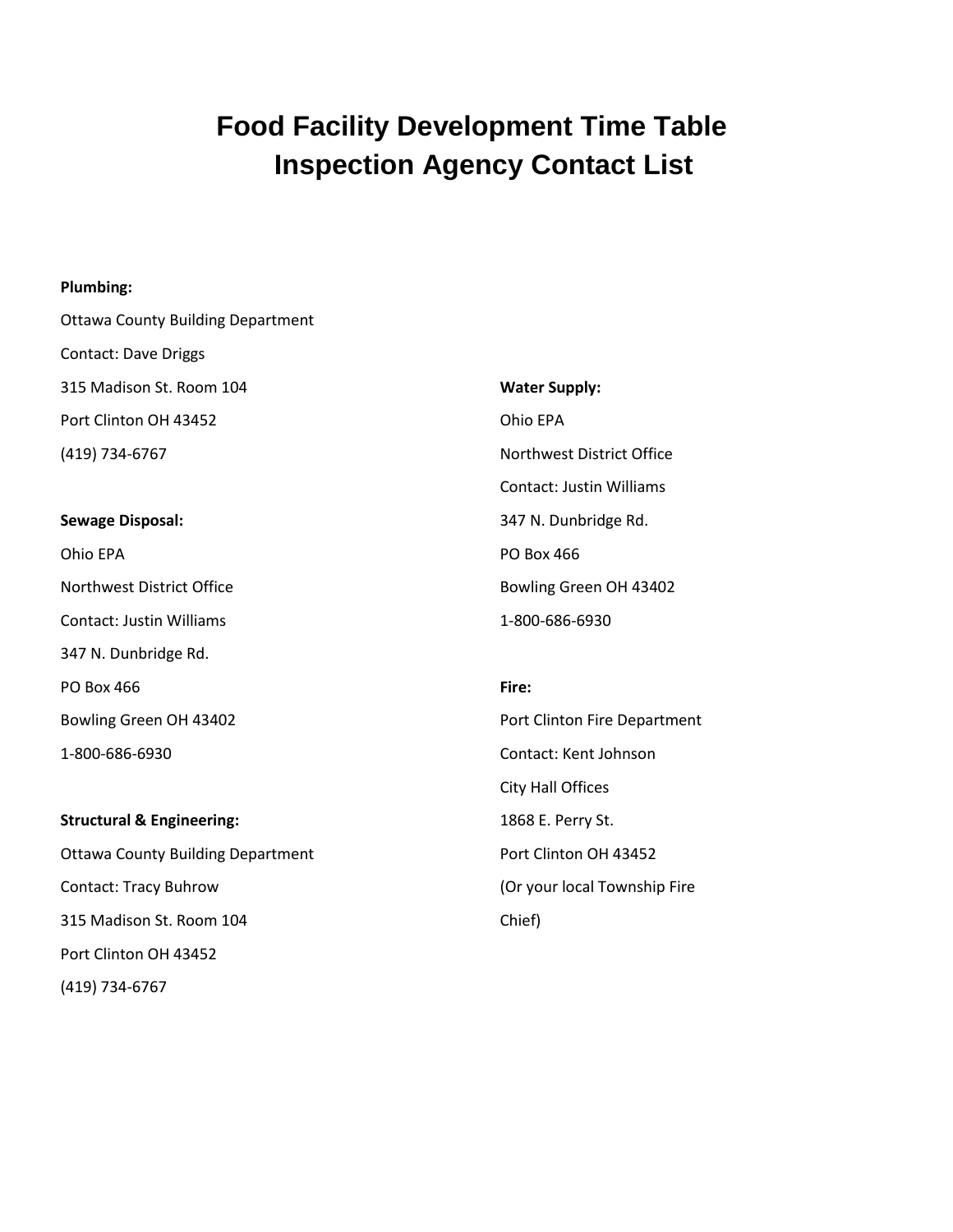### **Food Facility Requirements**

Sinks and Drainage



3 Compartment Sink-Direct connection to plumbing



Food Prep Sink—Air gap between sink drain and plumbing



Handwashing Sink direct connection to plumbing



An automated dishwasher may be installed for proper dishwashing



Mop Water Sink—direct connection to plumbing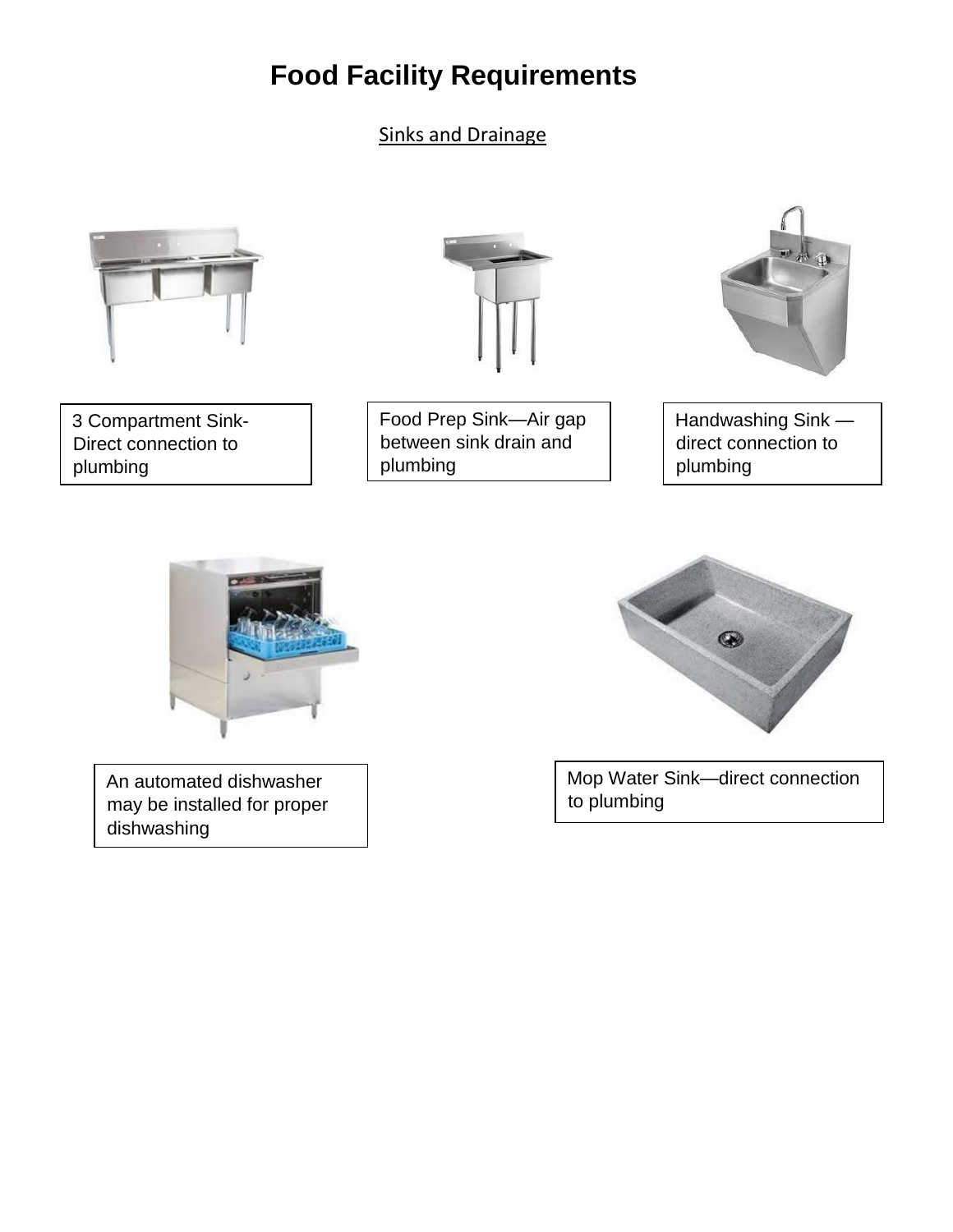#### **Equipment**

All food service equipment (Refrigeration, Freezers, Stove, Ovens, etc.) must be commercial—grade. Commercial– grade equipment is usually stamped with an NSF (National Sanitation Foundation) label. Proper Thermometers must be provided for testing food temperatures in all refrigeration units.



#### **Lighting**

Lighting must be of proper intensities and properly shielded to protect against food contamination from glass during breakage.

### **Intensities**

| <b>Preparation &amp; Cooking</b> | 50 Footcandles |
|----------------------------------|----------------|
| <b>Salad Bars &amp; Buffers</b>  | 20 Footcandles |
| Dishwashing & Hand-              | 20 Footcandles |
| Inside Equipment                 | 20 Footcandles |
| Dry Storage                      | 10 Footcandles |

Shielding Options:

- 1. Shatterproof Bulbs
- 2. Plastic Tubes with Endcaps
- 3. Full Shields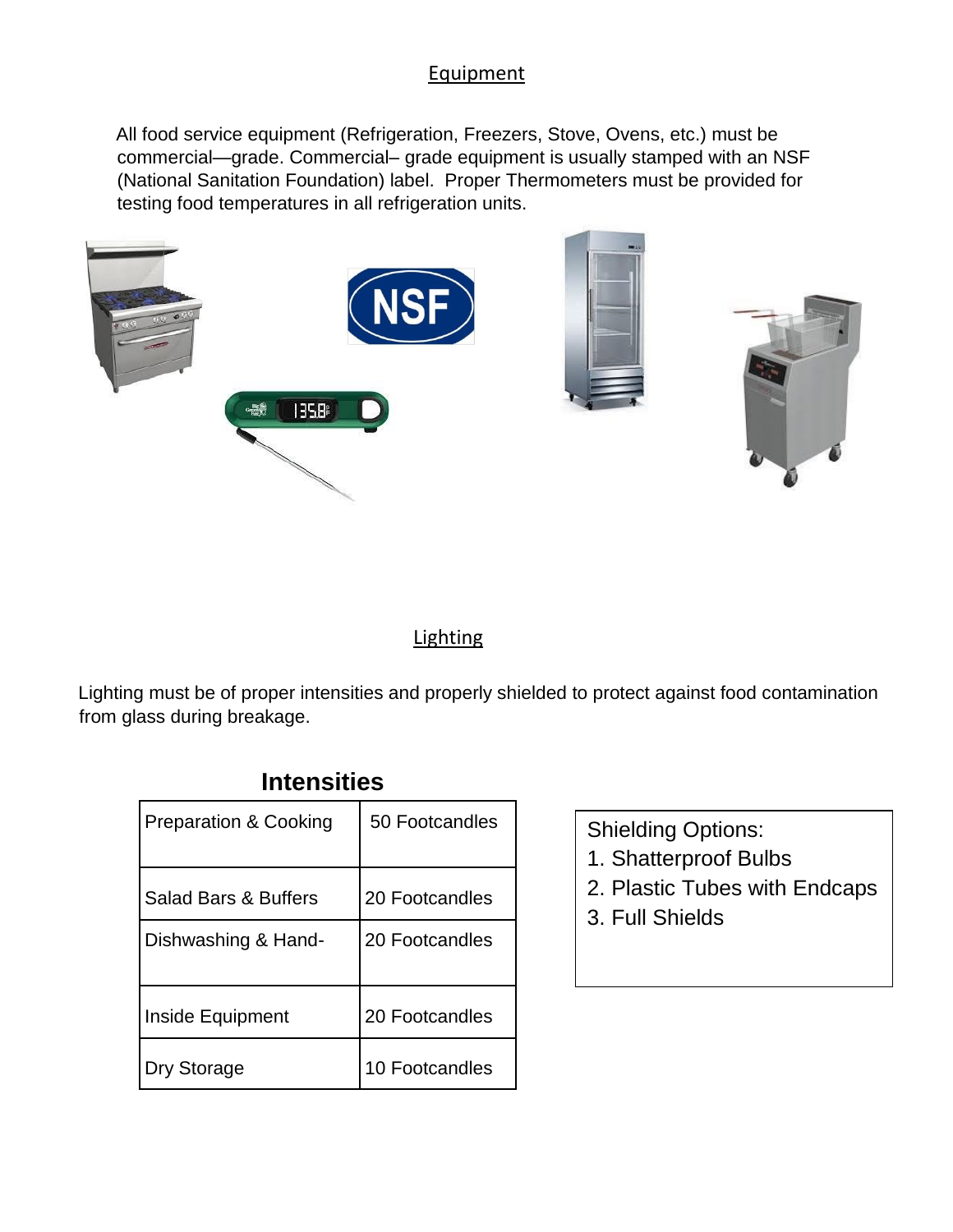### **Ventilation**

| Equipment                                                                                | <b>Required Ventilation</b>              |
|------------------------------------------------------------------------------------------|------------------------------------------|
| Broilers, Griddles, Grills,<br>Deep Fryers, Kettles,<br>Steamers, Stoves, Ovens,<br>Etc. | Hood Systems with Fire<br>Suppression    |
| Holding-cabinets,<br>Microwaves,<br>Toasters,<br>Steam Tables.                           | No Hood System Required                  |
| <b>Automatic Dishwashers</b>                                                             | <b>Exhaust Hood</b>                      |
| <b>Bathrooms</b>                                                                         | <b>Exhaust Fan</b>                       |
| Doors & Windows                                                                          | <b>Window Screens or Screen</b><br>Doors |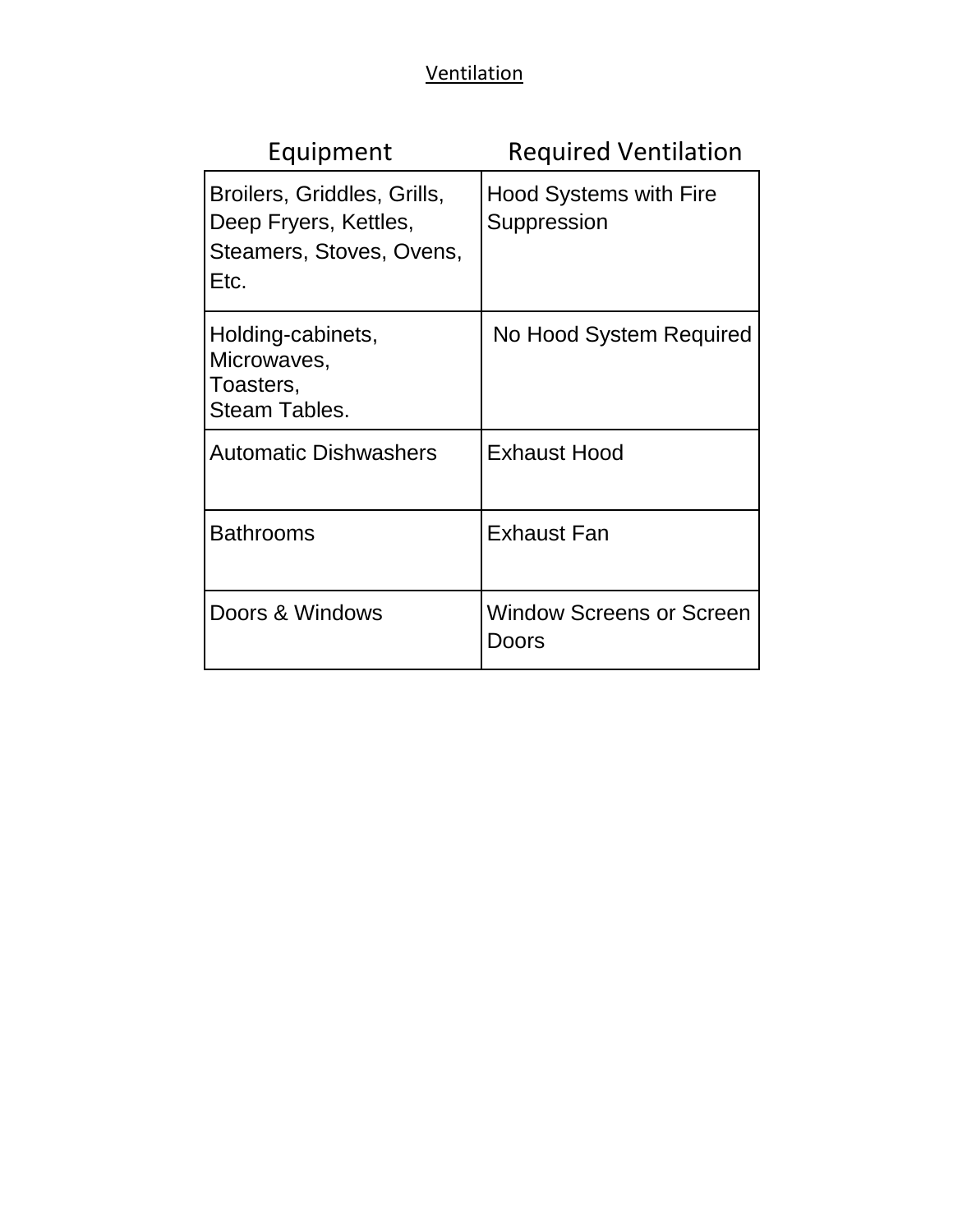#### Surface Finishes

Floors, walls, and ceiling must be constructed of smooth, durable, and cleanable materials. The chart provides an outline of acceptable surface finishes. This list is not all inclusive; thus please contact our department with questions on other finishes that may meet proper requirements.

| Food Preparation & Cooking Areas |         |                        |                              |
|----------------------------------|---------|------------------------|------------------------------|
| <b>FLOORS</b>                    |         | <b>WALLS</b>           | <b>CEILINGS</b>              |
|                                  |         |                        |                              |
|                                  |         |                        |                              |
| Quarry Tile                      | Prep    | <b>Marlite Panels</b>  | Drop with Smooth Tiles       |
| <b>Vinyl Tiles</b>               | Prep    | Ceramic Tile           | <b>Epoxy Painted Drywall</b> |
| Solid Vinyl                      | Prep    | <b>Stainless Steel</b> | <b>Marlite Panels</b>        |
|                                  | Cooking | <b>Stainless Steel</b> |                              |

| Dishwashing        |                        |                              |
|--------------------|------------------------|------------------------------|
| <b>FLOORS</b>      | <b>WALLS</b>           | <b>CEILINGS</b>              |
|                    |                        |                              |
|                    |                        |                              |
| <b>Quarry Tile</b> | <b>Marlite Panels</b>  | Drop with Smooth Tiles       |
| <b>Vinyl Tiles</b> | Ceramic Tile           | <b>Epoxy Painted Drywall</b> |
| Solid Vinyl        | <b>Stainless Steel</b> | <b>Marlite Panels</b>        |
|                    |                        |                              |

| Dry Storage             |                                  |                              |
|-------------------------|----------------------------------|------------------------------|
| <b>FLOORS</b>           | <b>WALLS</b>                     | <b>CEILINGS</b>              |
|                         |                                  |                              |
|                         |                                  |                              |
| <b>Quarry Tile</b>      | <b>Marlite Panels</b>            | Drop with Smooth Tiles       |
| <b>Vinyl Tiles</b>      | Ceramic Tile                     | <b>Epoxy Painted Drywall</b> |
| Solid Vinyl             | <b>Stainless Steel</b>           | <b>Marlite Panels</b>        |
| Sealed/Painted Concrete | <b>Epoxy Painted Conc. Block</b> |                              |

| Buffets Salad Bars Service Areas |                        |                              |
|----------------------------------|------------------------|------------------------------|
| <b>FLOORS</b>                    | <b>WALLS</b>           | <b>CEILINGS</b>              |
|                                  |                        |                              |
| Quarry Tile                      | <b>Marlite Panels</b>  | Drop with Smooth Tiles       |
| <b>Vinyl Tiles</b>               | Ceramic Tile           | <b>Epoxy Painted Drywall</b> |
| Solid Vinyl                      | <b>Stainless Steel</b> | <b>Marlite Panels</b>        |
|                                  |                        |                              |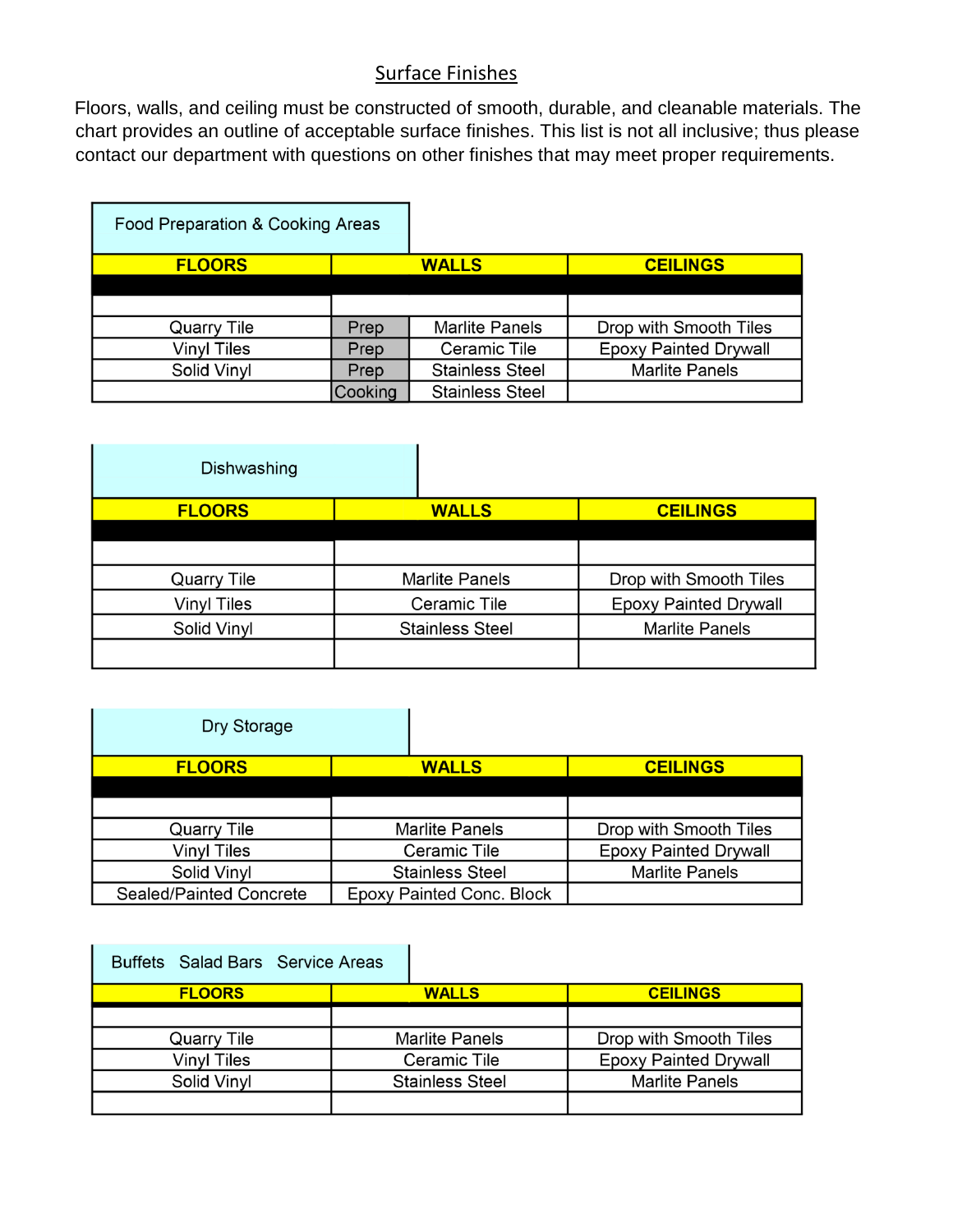### **2022 Fee Schedules**

**NOTE:** The license fee schedule is included for informational purposes only. An "Application for Food Service License" can only be completed **AFTER** the plans for the operation have been reviewed and approved.

In order for the plans to be reviewed, the owner/ operator must FIRST submit a "Food Service Plan Review Application," along with the required fee for the plan review.

| LICENSE FEES (Facilities Under 25,000 Square Feet)            |                  |                  |                  |
|---------------------------------------------------------------|------------------|------------------|------------------|
| <b>CLASS</b>                                                  | <b>LOCAL FEE</b> | <b>STATE FEE</b> | <b>TOTAL FEE</b> |
| 1                                                             | \$93.66          | \$28.00          | \$121.66         |
| $\overline{2}$                                                | \$103.63         | \$28.00          | \$131.63         |
| 3                                                             | \$184.56         | \$28.00          | \$212.56         |
| 4                                                             | \$230.02         | \$28.00          | \$258.02         |
| LICENSE FEES (Facilities 25,000 Square Feet or Over)          |                  |                  |                  |
| <b>CLASS</b>                                                  | <b>LOCAL FEE</b> | <b>STATE FEE</b> | <b>TOTAL FEE</b> |
| 1                                                             | \$128.75         | \$28.00          | \$156.75         |
| $\overline{2}$                                                | \$134.73         | \$28.00          | \$162.73         |
| 3                                                             | \$439.73         | \$28.00          | \$467.73         |
| $\overline{4}$                                                | \$465.25         | \$28.00          | \$493.25         |
| <b>LICENSE FEES (Mobiles, Vending Locations, Temporaries)</b> |                  |                  |                  |
| <b>CLASS</b>                                                  | <b>LOCAL FEE</b> | <b>STATE FEE</b> | <b>TOTAL FEE</b> |
| <b>Mobile</b>                                                 | \$56.07          | \$28.00          | \$84.07          |
| Vending                                                       | \$0.00           | \$6.00           | \$6.00           |
| Temporary                                                     | \$42.88/day      |                  | \$42.88/day      |

\*Penalty Fee (Late) 25% of established local fee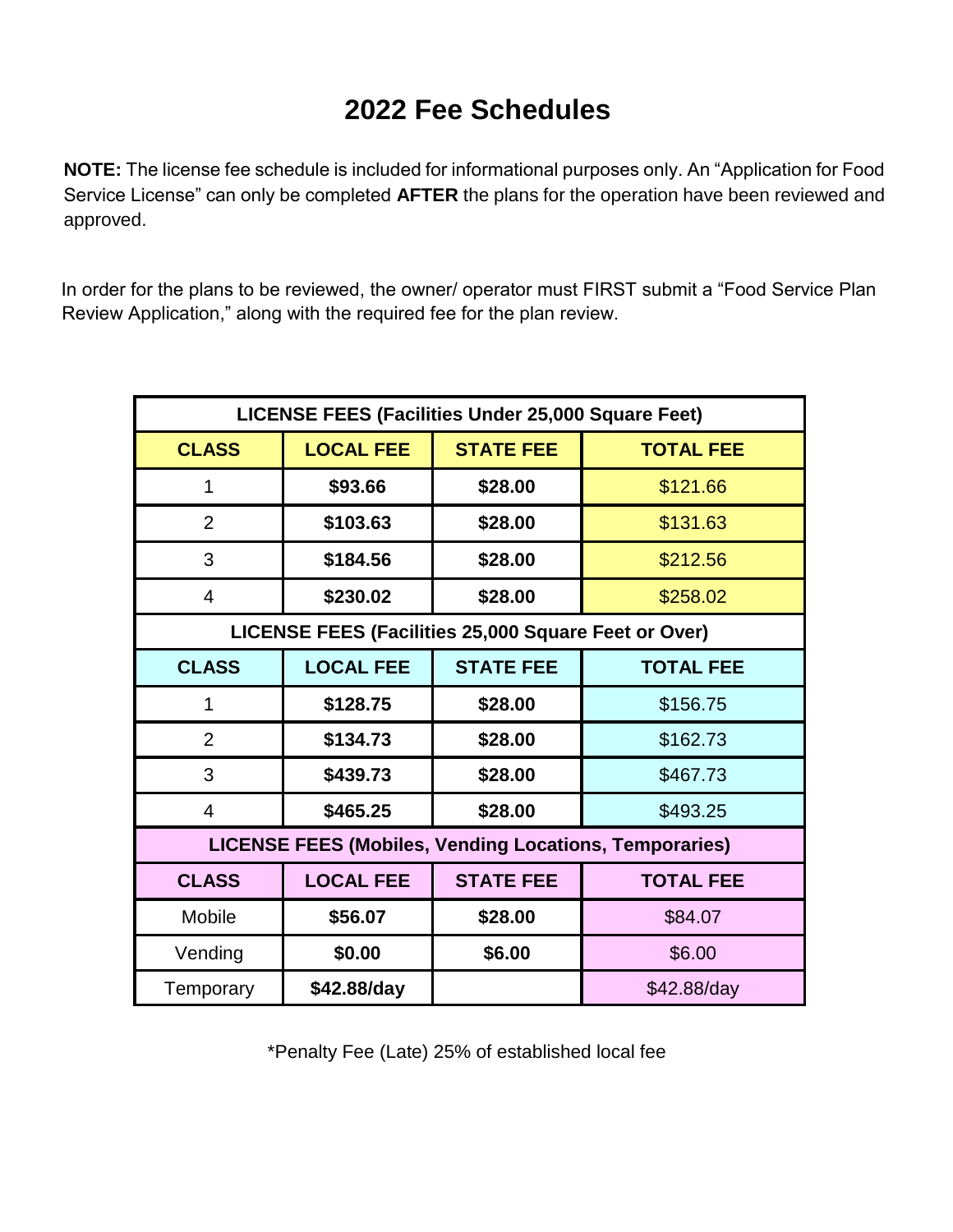### **Facility Layout and Equipment Specifications**

The following itemizes the plan review process:

As per Section 3717-1-09 Ohio Administrative Code, the plans must include:

- A) the facility layout and equipment specification submitted for the approval of the licensor shall confirm that the applicable provisions of Chapter 3717-1 of the Administrative Code can be met. The facility layout and specifications shall be legible, be drawn reasonable to scale, and shall include:
	- 1. The type of operation or establishment proposed and foods to be prepared and served.
	- 2. The total area to be used for the food services operation or retail establishment including square footage;
	- 3. All portions of the premises in which the food service operation or retail food establishment are to be conducted;
	- 4. Entrances and exits
	- 5. Location, number and types of plumbing fixtures including all water supply facilities;
	- 6. Plan of lighting both natural and artificial, with foot– candles indicated for critical surfaces;
	- 7. A floor plan showing the general layout of fixtures and other equipment;
	- 8. Building materials and surface finishes to be used; and
	- 9. An equipment list with equipment manufactures and model numbers.
- B) Food equipment that is acceptable for use in a food service operation or retail food establishment shall be approved as specifies under rule 3717-1-041 (LL) of the Administrative Code.
- C) The licensor may place restrictions or conditions on a license limiting the types of food that may be prepared or served by the food service operation or retail food establishment based on the equipment or facilities of the food service operation or retail food establishment. Limitations shall be posted on the back of the license.